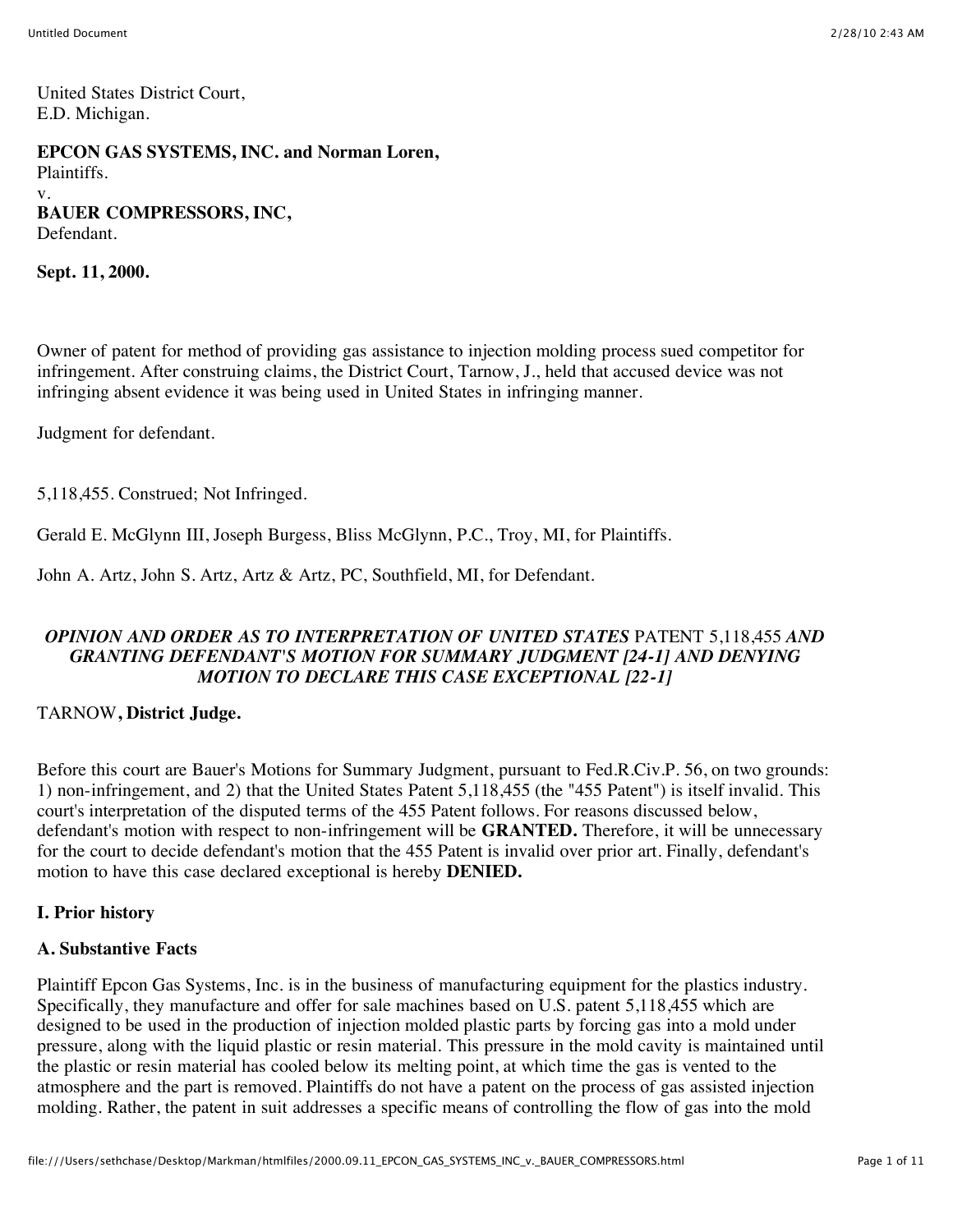during the molding process and of controlling the gas pressure within the mold during the molding process.

This process has several advantages. Parts produced in this manner have a better surface finish than parts produced using other processes, because the pressure in the mold cavity forces the material to remain continually in contact with the inner face of the mold until it has solidified. Further, this process allows for parts with thinner walls to be manufactured, (an advantage in itself in some applications) and thereby allows some savings in materials use as well. The device which is described in the 455 patent allows the pressure in the mold to be selectively increased, decreased or maintained at a constant pressure during the molding process, as required by the production process for whatever items are being molded. The sequence in which the pressure is varied during the molding process is called the "pressure profile".

Defendant Bauer Compressors manufactures and sells a device that is designed to control the flow of pressurized gas into a mold during the molding process. This device can vary the pressure of the gas within the mold cavity during the molding process, stepping the pressure up or down or holding it constant, according to the requirements of the particular production process. Bauer apparently can, upon request, provide certain elements of a gas supply system for use with its control system, but this is not "standard equipment", and the system is apparently designed to work with any of a variety of means of gas supply. Bauer does not manufacture or sell injection molding equipment *per se.*

Epcon alleges that the equipment sold by Bauer infringes its rights under the 455 patent because its system is capable of controlling the gas supply used in gas assisted injection molding of plastics materials by selectively increasing, decreasing or maintaining at a set level the gas pressure within the mold cavity. Technically, since Bauer does not itself sell a full line of injection molding equipment, Epcon alleges that Bauer induces or contributes to the infringement of the 455 patent by other firms by providing the equipment to those firms. Specifically, Epcon alleges that Claims 2 and 16 of the 455 patent are infringed by the device manufactured by Bauer.

Bauer responds, first, that the 455 patent is invalid because a machine performing a similar function in a similar way was in use within the United States more than one year before the application date of the 455 patent. This is the machine described by the United States Patent No. 5,047,183 (the "183 patent"). There is no dispute that a machine embodying the 183 patent was sold by a German firm, Battenfield under the trade name "Airmould" to a company in Grass Lake, California,: Gant Western. Further, there is no dispute that this device has been used by Gant Western in the production of molded plastic items since 1989, before the critical date. However, the parties dispute whether the "prior art" embodied in the 183 patent anticipates the innovations claimed in the 455 patent. This prior art is the subject of Bauer's Motion for Summary Judgment as to Invalidity.

35 U.S.C. s. 102(b) states that a person shall be entitled to a patent unless: "(b) the invention ... was in public use or on sale in this country more than one year prior to the application for patent in the United States." Thus, a patent applicant gets a one year "grace period" prior to the date of their application. If a similar device was in use or on sale more than one year prior to the application, the patent is invalid.

Bauer next argues that, even if the 455 patent is found to be valid, it has not infringed the patent by its own terms. In order to be liable for direct infringement of the 455 patent, Bauer argues, it must manufacture gas assisted injection molding equipment and not merely a control unit. As mentioned above, Bauer does not offer a full line of injection molding equipment. Bauer also asserts that Epcon does not have any evidence that any of Bauer's customers have used any piece of allegedly infringing equipment in such a way as to infringe directly Epcon's rights under the 455 patent. Therefore, Bauer argues they cannot be liable for indirect or contributory infringement if Plaintiff cannot show any direct infringement.

Finally, Bauer argues that, because Epcon is unable to point to any direct infringement and has, according to Bauer, not expended much effort to find any, the case should be declared "exceptional" so as to qualify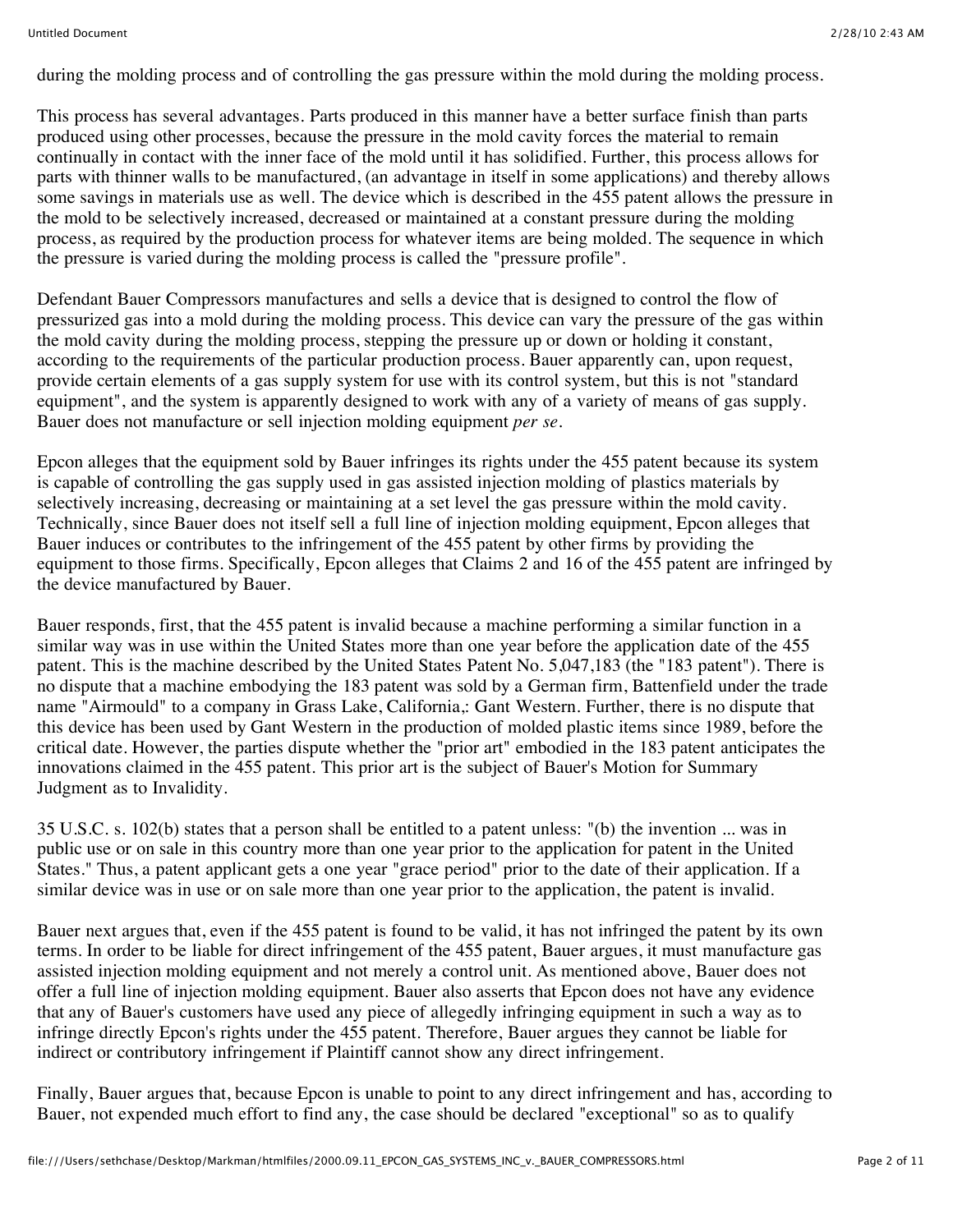Bauer for payment of its attorney fees under 35 U.S.C. s. 285 and Fed.R.Civ.P 11.

### **B. Procedural History**

Plaintiff filed its complaint on December 18, 1998. Discovery cutoff was January 31, 2000. The initial Markman hearing FN1 was held February 28, 2000. Oral arguments on the claim interpretation issue were held at the same time as the hearing on the two instant summary judgment motions, June 21, 2000.

FN1. Markman v. Westview Instruments, Inc., 52 F.3d 967 (Fed.Cir.1995), (en banc); *aff'd* 517 U.S. 370, 116 S.Ct. 1384, 134 L.Ed.2d 577 (1996). In *Markman,* the Federal Circuit held that, in patent infringement cases which are to tried before a jury, the interpretation of the language used in the patent claim is a question of law which must be decided by the court.

### **II. Standard of Review**

Summary judgment is appropriate only where no genuine issue of material fact remains to be decided and the moving party is entitled to judgment as a matter of law. Fed.R.Civ.P. 56(c). A genuine issue of material fact exists when "there is sufficient evidence favoring the non-moving party for a jury to return a verdict for that party." Anderson v. Liberty Lobby, Inc., 477 U.S. 242, 106 S.Ct. 2505, 2511, 91 L.Ed.2d 202 (1986). In applying this standard, the Court must view all materials offered in support of a motion for summary judgment, as well as all pleadings, depositions, answers to interrogatories, and admissions properly on file in the light most favorable to the non-moving party. Id. 106 S.Ct. at 2510. Where "the moving party has carried its burden under 56(c), its opponent must do more than simply show that there is some metaphysical doubt as to the material facts." Matsushita Electric Industrial Co. v. Zenith Radio Corp., 475 U.S. 574, 106 S.Ct. 1348, 1356, 89 L.Ed.2d 538 (1986); Celotex Corp. v. Catrett, 477 U.S. 317, 106 S.Ct. 2548, 2553, 91 L.Ed.2d 265 (1986). Summary judgment standards apply in patent cases, just as in any other case, Warner-Jenkinson Co. v. Hilton Davis Chemical Co. 520 U.S. 17, 117 S.Ct. 1040, 1048 n. 8, 137 L.Ed.2d 146 (1997).

[1] [2] [3] [4] Patents are presumed to be valid, 35 U.S.C. s. 282. The burden of proof is placed on the party seeking to have the patent declared invalid, Mead Digital Systems, Inc. v. A.B. Dick Comp., 723 F.2d 455 (6th Cir.1983). Invalidity must be shown by clear and convincing evidence, Nickola v. Peterson, 580 F.2d 898 (6th Cir.1978). In cases where the prior art relied upon was before the patent examiner, the examiner is entitled to deference. Ultra-Tex Surfaces, Inc. v. Hill Brothers Chemical Co., 204 F.3d 1360, 1367 (Fed.Cir.2000), citing American Hoist & Derrick Co. v. Sowa & Sons, Inc. 725 F.2d 1350 (Fed.Cir.1984). The question of whether a patent has been anticipated by prior art is a question of fact. Hoover Group, Inc. v. Custom Metalcraft, Inc. 66 F.3d 299 (Fed.Cir.1995). A District Court's finding on an anticipation issue will not be overturned absent a finding of clear error, *Id*. In order to find that a patent has been "anticipated" within the meaning of 35 U.S.C. 102(a), (b), a court must find that there has been a prior disclosure of a later item incorporating each and every element of the earlier claim. Hoover Group, Inc. v. Custom Metalcraft, Inc. 66 F.3d 299 (Fed.Cir.1995).

[5] [6] In determining whether a case is "exceptional" for purposes of 35 U.S.C. 285, a court must make a two step inquiry. First, the court must determine that the case is exceptional by clear and convincing evidence. Then, the court must decide if an award of attorney's fees is justified. Interspiro USA, Inc. v. Figgie Intern. Inc. 18 F.3d 927 (Fed.Cir.1994). In general, a litigant is not entitled to an award of attorney fees in a patent case absent a showing of unfairness, bad faith or inequitable or unconscionable conduct on the part of the other party, Smith v. ACME General Corporation, 614 F.2d 1086 (C.A.Ohio 1980).

## **III. DISCUSSION**

# **A. CLAIM CONSTRUCTION**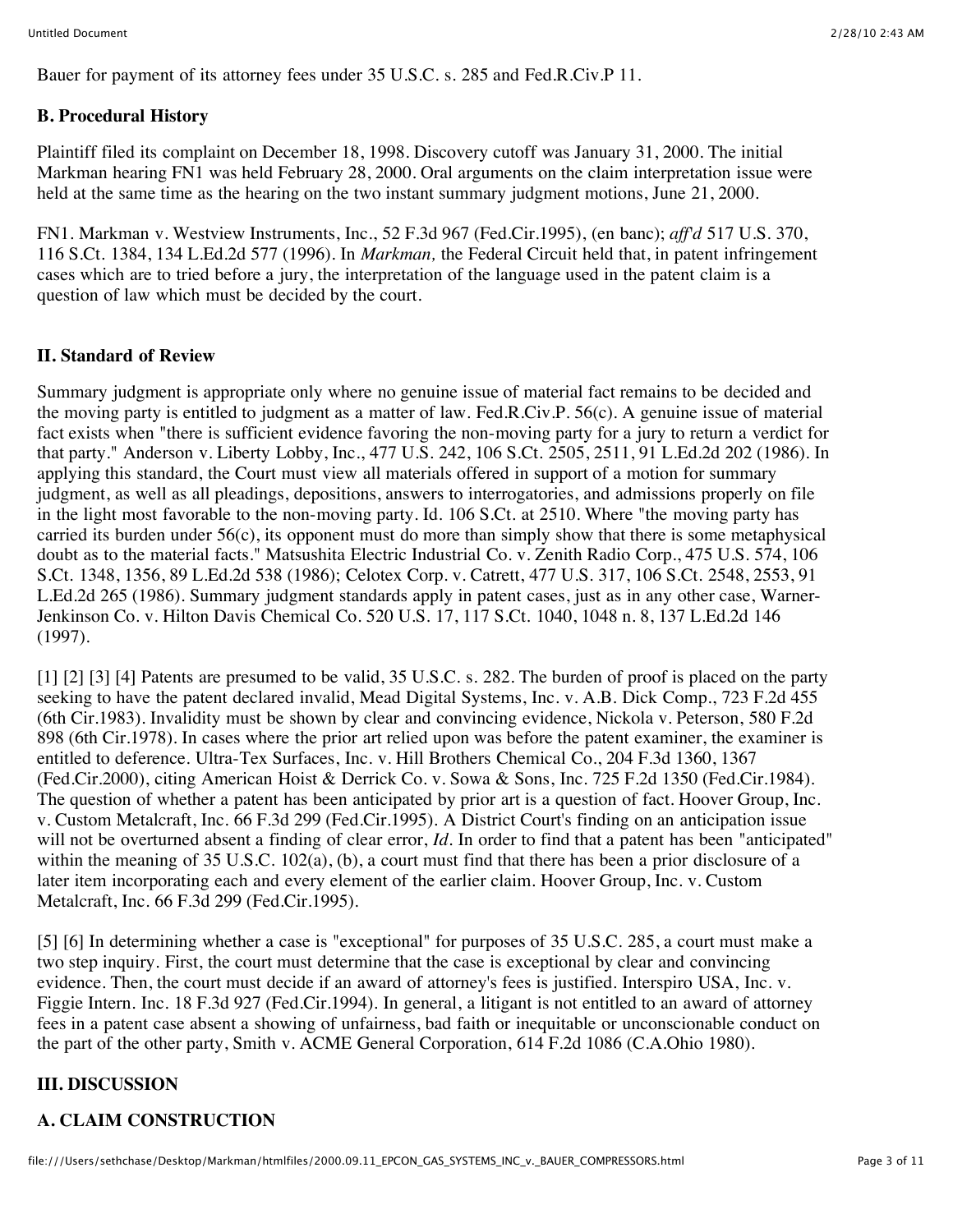The parties dispute the meaning of several terms used in the asserted claims, 2 and 16, of the 455 Patent. These terms are: "a supply of stored gas is provided"; "substantially"; and "prior to the venting" in Claim 2. In Claim 16, the same terms are used. In addition, the phrase "control means", used in Claim 16 must be construed by the court. Finally, the parties also disagree about the effect of the preamble to Claims 2 and 16.

[7] [8] [9] The first step of an infringement analysis is for the court to construe the patent's claims as a matter of law to determine their scope and meaning. Markman v. Westview Instruments, Inc., 517 U.S. 370, 390, 116 S.Ct. 1384, 134 L.Ed.2d 577 (1996). In order to construe the claim, the court must look first to intrinsic evidence, i.e. the patent itself, which includes the claims and specifications, and the prosecution history before the Patent and Trademark Office. Vitronics Corp. v. Conceptronic, Inc., 90 F.3d 1576, 1582 (Fed.Cir.1996). If the inventor intended that any terms should be understood to have a meaning other than their common, everyday meaning, this intent must be clear from the patent specification. *Id.* In the absence of any such expressed intent in the specification, all terms of the patent will be understood to have their ordinary and accustomed meaning. *Id.*

[10] If an examination of the intrinsic evidence does not resolve ambiguities in the language of a disputed claim term, extrinsic evidence may be considered solely on the issue of the meaning which would be given to the disputed terms by a person skilled in the art. Extrinsic evidence may not be used to contradict the plain meaning of the claims as it is set forth in the specification and prosecution history. Vitronics Corp., 90 F.3d at 1584.

[11] Once the court has construed the claim, the fact finder must compare the claim, as construed by the court, to the accused device to determine whether a finding of infringement is justified. Carroll Touch, Inc. v. Electro Mechanical Sys., Inc., 15 F.3d 1573, 1576 (Fed.Cir.1993). Summary judgment is available in patent cases, just as in any other case, to the extent that the dispute turns solely on the legal issue of claim interpretation. Warner-Jenkinson Co. v. Hilton Davis Chemical Co. 520 U.S. 17, 117 S.Ct. 1040, 1048 n. 8, 137 L.Ed.2d 146 (1997).

The parties dispute centers on two claims of the 455 Patent, Claim 2 and Claim 16. The disputed claims are set forth in their entirety:

2. A method of providing gas assistance to a resin injection molding process of the type in which hot resin is injected into a mold, gas is injected into the mold to displace a portion of the resin in the mold, the resin cools, the gas is vented and the mold is opened to remove the molded part, a supply of stored gas is provided, the gas is injected into the mold to displace the resin in the mold at a pressure that is at all times during the gas injection cycle substantially below the pressure of the stored gas supply, the improvement wherein, following the initial injection of gas into the mold, and prior to the venting of the gas from the mold, the gas pressure within the mold is selectively increased, decreased or held substantially constant, depending upon the particular requirements of the molding process.

16. An apparatus for providing gas assistance to a resin injection molding process of the type in which hot resin is injected into a mold cavity, gas is injected into the mold to displace a portion of the resin in the mold, the resin cools, the gas is vented and the mold is opened to remove the molded part, the improvement wherein a supply of stored gas is provided and the apparatus includes control means which are operative to inject gas into the mold to fill out the mold cavity at a pressure that is at all times during the gas injection cycle substantially below the pressure of the stored gas supply and, which are further operative, following the initial injection of gas into the mold and prior to the venting of the gas from the mold, to selectively increase the gas pressure within the mold, decrease the gas pressure within the mold, or maintain the gas pressure within the mold at a particular value.

Claim 2 describes a method of providing gas assistance to an injection molding process, while Claim 16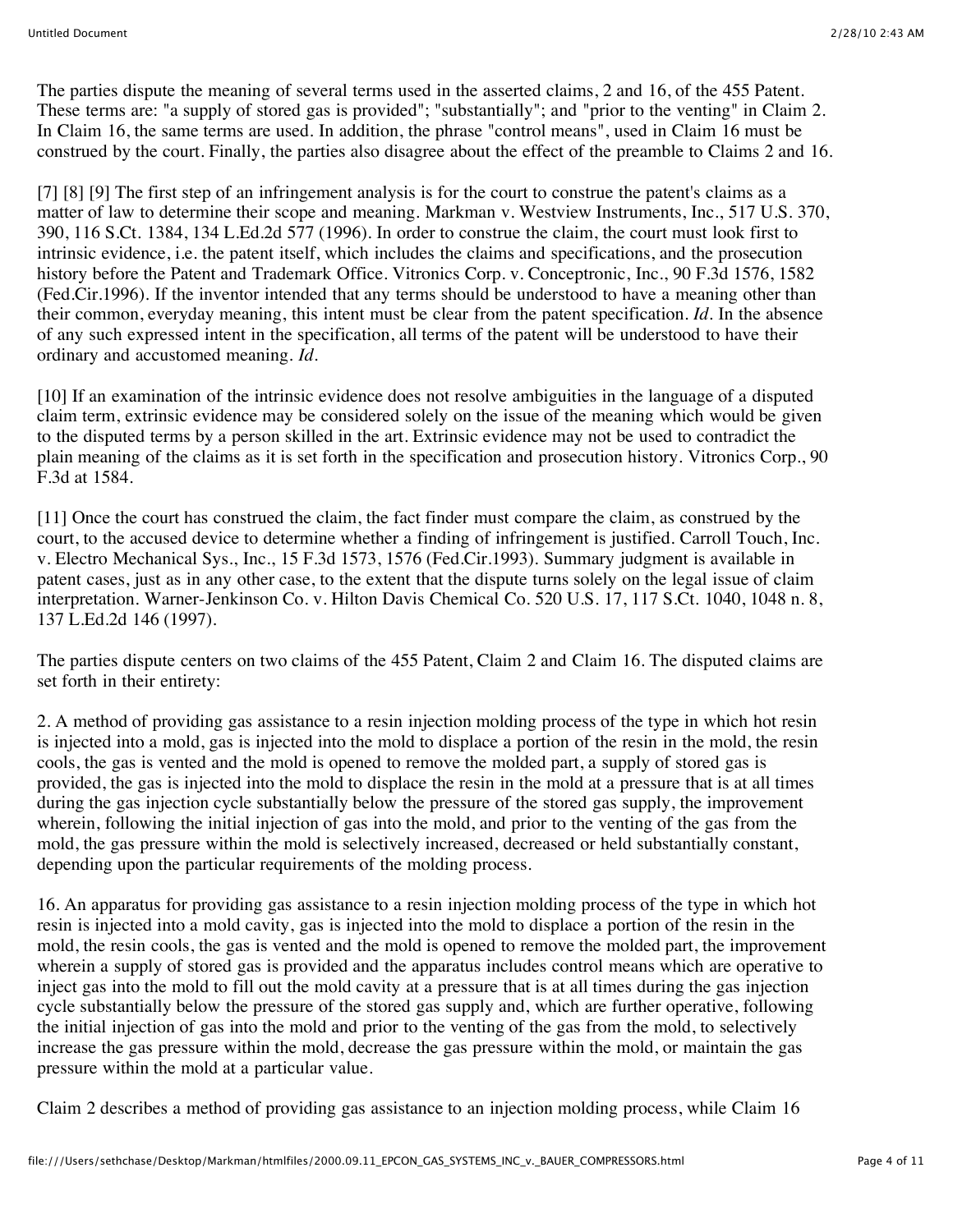describes the apparatus for providing that assistance. In Claim 2, the meaning of the following terms is disputed: "a supply of stored gas is provided", "substantially below" and "prior to the venting." In Claim 16 the parties dispute the meanings of the following terms: "a supply of stored gas is provided," "control means", "substantially below", and "prior to the venting of the gas from the mold."

As an initial matter, this court notes that it has not considered extrinsic evidence in the preparation of this Opinion and Order. Specifically, the Opinion is not based upon the testimony of the inventor of the 455 Patent, Norman Loren, nor is it based upon the affidavit of defendant's technical expert, Richard Butler. This court finds that the disputed terms can be adequately construed consulting only intrinsic evidence. Vitronics, Inc. v. Conceptronic, Inc., 90 F.3d 1576, 1583 (Fed.Cir.1996).

The disputed claims are in "step plus function" form (Claim 2) and "means plus function" form (Claim 16), respectively. Accordingly, this court finds that construction of the disputed claims of the 455 patent is controlled by 35 U.S.C. s. 112 para. 6. Section 112 reads, in relevant part:

### s. 112 **Specifications**

. . . . .

An element in a claim for a combination may be expressed as a means or step for performing a specified function without the recital of structure, material or acts in support thereof, and such claim shall be construed to cover corresponding structure, or acts described in the specification and equivalents thereof.

Section 112 allows a court to consider the structure associated with a means or step identified in a claim. This structure may be identified in the specification of the patent.

In addition, the court has examined the prosecution history and cited prior art of the 455 patent and has considered the prosecution history and cited prior art of the "parent" of the 455 Patent, the 463 Patent (U.S. Patent 5,039,463) also claimed by Nornan Loren. The 455 Patent is a continuation in part of the earlier 463 Patent. Accordingly, it is proper to consider the prosecution history of this earlier patent as well as any interference proceedings held in connection with the 463 Patent. Elkay Mfg. Co. v. Ebco Mfg. Co., 192 F.3d 973, 52 U.S.P.Q.2d 1109, 1114 (Fed.Cir.1999).

### **3. The Preamble to Claims 2 and 16**

Defendant contends that the preamble of Claims 2 and 16 requires an injection molding system. This court finds that the preamble to Claims 2 and 16 refers to an accessory to such an injection molding system, a means for providing gas assistance to an injection molding process. The claim language does not disclose an integrated gas assisted injection molding system. There is no basis to conclude from the language of the 455 patent or the other intrinsic evidence that the inventor purported to have constructed an integrated injection molding system, meaning a system comprised of a means of providing gas assistance along with an injection molding machine.

## **4. Claim 16**

## **a. The construction of "a supply of stored gas is provided"**

[12] Taking the disputed terms of Claim 16 first, plaintiffs contend that "a supply of stored gas is provided" refers to the environment in which the claimed invention operates. They also assert that interpreting the claim language in light of the specifications impermissibly results in reading limitations from the specifications into the claims. Bauer, on the other hand, contends that the phrase requires that a supply of stored gas is an integral part of the claimed invention.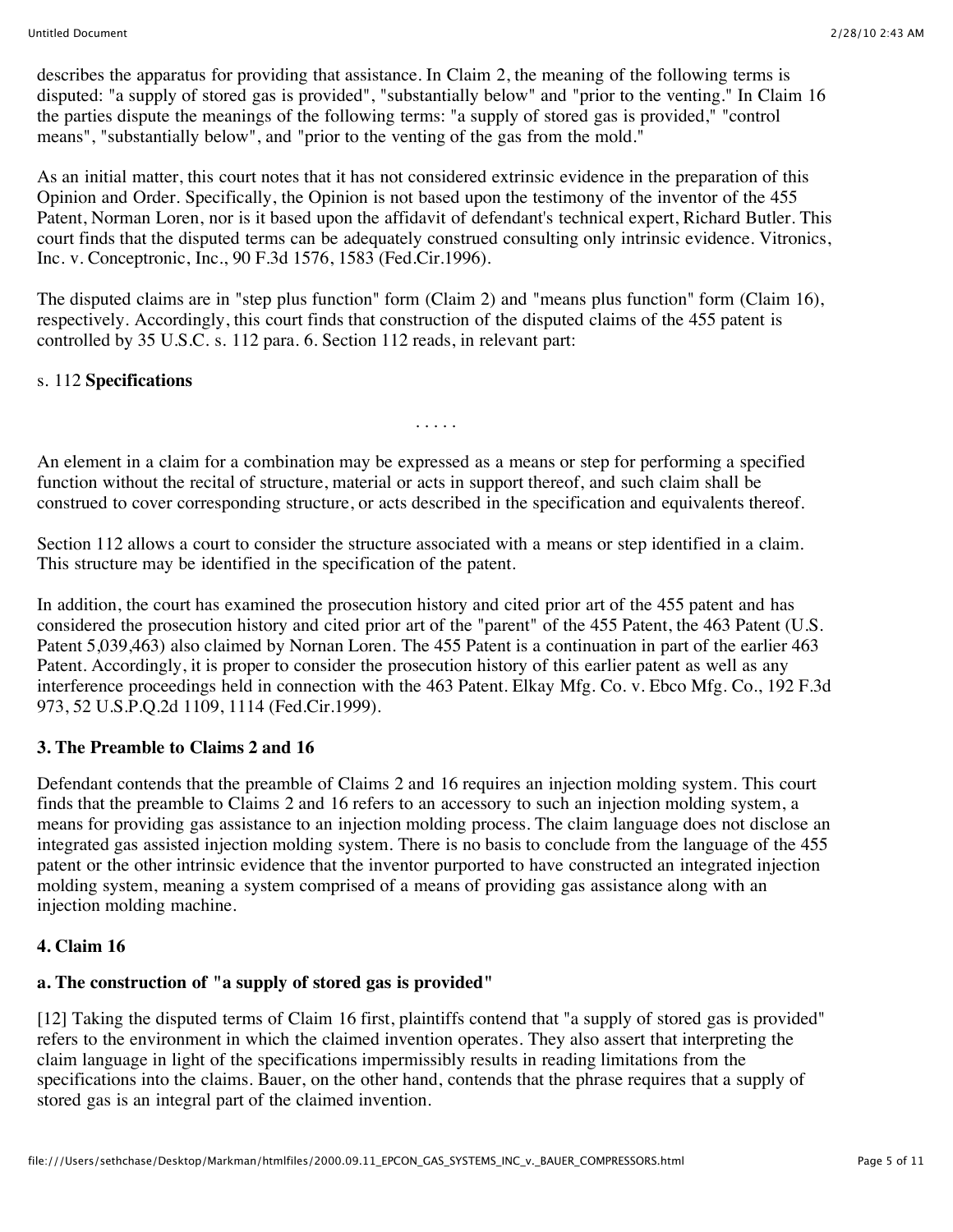This court finds that the phrase "supply of stored gas is provided" means in the context of the 455 Patent that such a supply of stored gas is an integral part of the claimed invention. Plaintiff's assertion that the gas supply is merely part of the environment in which the claimed invention operates is belied by both the language of the claims and the specification. In Claim 16, the phrase "a supply of stored gas is provided" appears after the transition phrase "the improvement wherein ..." This alone indicates that the gas supply is considered a part of the claimed invention. Further, the accompanying specification states that a supply of bulk gas is part of the invention:

The invention apparatus, broadly considered, includes a bulk supply system, 24, a booster system, 26, a booster drive system, 28; a high pressure storage system, 30; a pressure control system, 32; a supplemental gas storage system, 34; a pilot operated gas system, 36; an electrical control system, 38; and a gas injection conduit, 40. Apparatus components 24, 26, 28, 30, 32, 34, 36, 38 and 40 together comprise control means for selectively controlling the gas delivered to the mold with respect to pressure and time. U.S.Patent 5,118,455, col. 5, lines 5-14.

From the above, it is clear that a gas supply is considered to be a part of the claimed invention. It comprises a part of the "control means" which are integral to the claimed invention and are necessary to perform both of the specific functions identified in Claim 16, that of injecting the gas into the mold and that of pressure profiling, i.e. increasing the pressure in the mold, decreasing it or holding it constant.

Epcon argues that the stored gas supply should not be considered to be a part of the apparatus identified in Claim 16, because it is not required to perform the functions identified in that claim, that is, injecting gas into the mold and then of performing pressure profiling where the gas pressure within the mold is increased, decreased or held approximately constant. Epcon claims that the only apparatus needed to perform these functions is the pressure control system, which is defined to be comprised of regulators 97 and 98 and a relief valve 157.

These devices certainly play a role in these two functions but, equally certainly, they are not sufficient by themselves to accomplish the tasks identified in Claim 16. These components are, for instance, clearly unable to perform the function of injecting gas into the mold, because they lack any source of such gas. Likewise, they cannot, by themselves, act to increase the gas pressure within the mold for the same reason.

[13] Bauer next contends that the supply of stored gas must be pressurized to at least 12,000 psi to allow the gas to be injected into the mold at a pressure that is at all times less than the pressure of the stored gas supply. Plaintiffs concede that the values given in the specification for stored gas pressure uniformly exceed 12,000 psi. However, they argue that these pressures are clearly identified as mere examples of typical pressures and are not, therefore, crucial features of the claimed innovation. They further argue that the specific gas pressures used in the gas storage apparatus are dependent on the requirements of the particular molding process.

In this regard, the points raised by plaintiffs are well taken. There is no basis in the disputed claim language or in the specifications for a conclusion that the values identified for stored gas pressures are anything but exemplary in nature. First, when such values are identified in the specification, they are identified as being exemplary. Second, there is no basis for concluding that the particular values of the gas pressure in the stored gas supply is critical to either the operation of the claimed invention or to its patentability.

However, this is not to say that the gas pressure, or more specifically, the difference between the pressure of the stored gas supply and the pressure at which gas is injected into the mold is totally irrelevant to the issues presented by the Markman proceeding or defendant's motions for summary judgment. This is because the parties also dispute the meaning that should be given to the word "substantially." This term appears in two different contexts: in the first case it is used to describe a value for gas pressure that is held approximately constant over a period of time, as in Claim 2 "the gas pressure in the mold is selectively increased decreased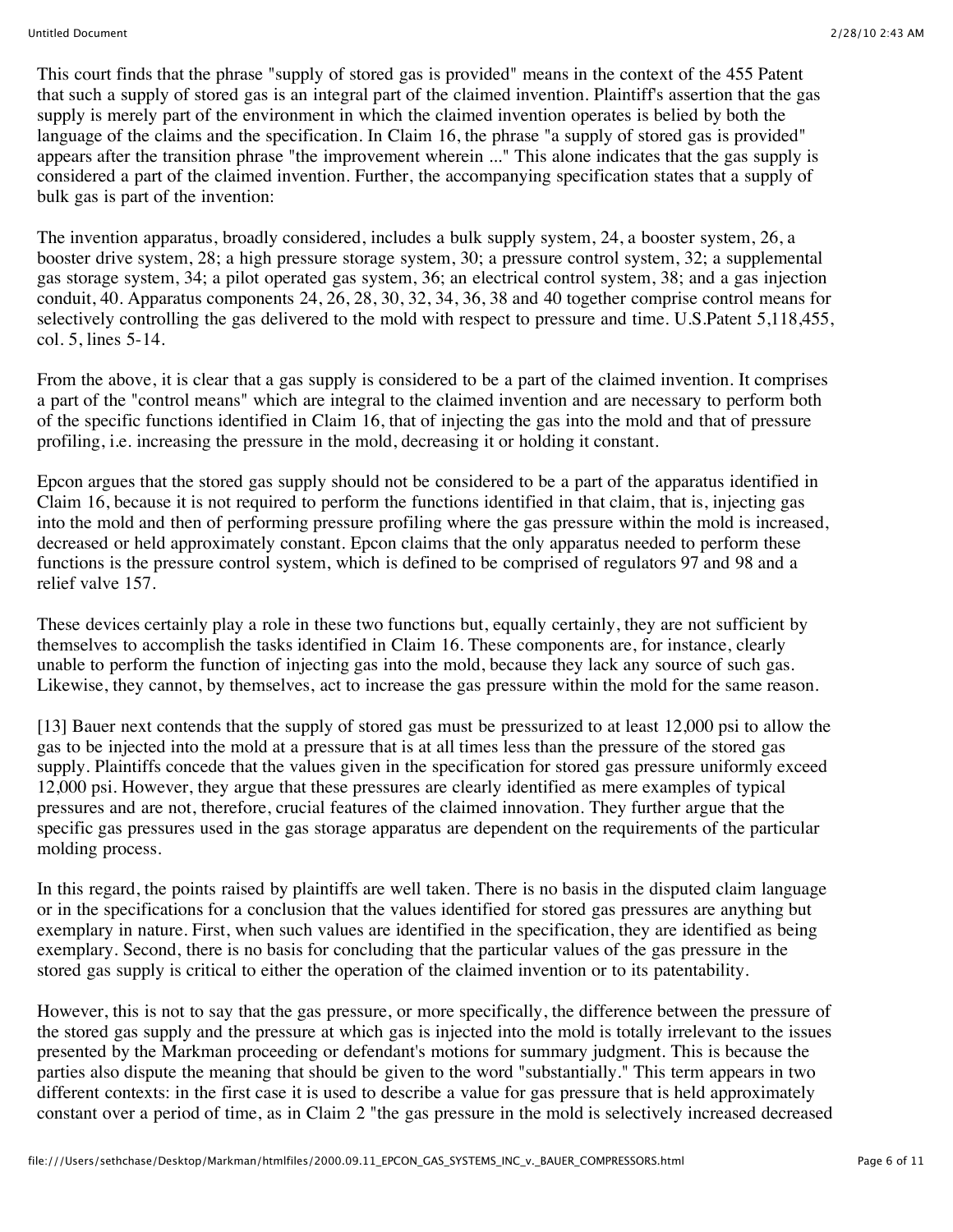or held substantially constant." The second context, occurring both in Claim 2 and Claim 16 indicates that the pressure of the gas injected into the mold is substantially below that of the gas in the stored gas supply.

### **b. The construction of "substantially"**

[14] It is a convention of patent law that terms must be interpreted consistently in all their appearances in a patent. Fonar Corp. v. Johnson & Johnson, 821 F.2d 627 (Fed.Cir.1987). Plaintiff contends that the term "substantially" must be interpreted to mean "essentially." Thus, in the first case, plaintiff would have this court interpret the above quoted phrase to mean that the gas pressure in the mold may be increased, decreased or held essentially constant. In the second case, plaintiff interprets the phrase "control means are operative to inject gas to fill out the mold cavity at a pressure that is at all times during the gas injection cycle substantially below the pressure of the stored gas supply", to mean that the pressure of the gas injected into the mold cavity is "essentially" below the pressure of the stored.

This reading of the term is incorrect. It appears to this court that the meaning of the second phrase quoted is changed considerably by this interpretation. Plaintiff's proposed interpretation does not comport with the commonly understood meaning of the word "substantially." Another convention of patent law holds that terms used in a patent claim should be understood to have their ordinary and common meaning unless the inventor specifically defines it to have some other meaning. Vitronics Corp. v. Conceptronic, Inc., 90 F.3d 1576, 1582 (Fed.Cir.1996).

The reading proposed by plaintiffs results in the term having almost no meaningin the second phrase. To read it in the manner asserted by plaintiffs results in the sentence having an almost nonsensical meaning.

[15] [16] It appears to the court that the inventor did not specify any meaning for "substantially", other than its common, ordinary meaning. Accordingly, the court must determine the proper meaning for the term "substantially" in the context of the 455 Patent. First, this court notes that it is a term of comparison. If it is to have any meaning, it must modify the term following in some way. This court finds the term to mean "to a considerable degree." In the case of the first phrase quoted above; the gas pressure is held substantially constant is held to mean "the gas pressure is held constant to a considerable degree." In the case of the second phrase, that stating that the pressure of the gas injected into the mold is substantially below that of the stored gas supply, it will be read to mean that the pressure of gas injected into the mold is below that of the stored gas supply to a considerable degree. This reading of the term appears to the court to come the closest to reconciling the two contexts in which the term substantially was used by the drafters of 455 Patent.

In an effort to forestall any future dispute about the meaning of "considerable", this court understands that term to mean large. This court does not attach specific values to the respective pressures, that in the supply of stored gas and the pressure of the gas injected into the mold. The court notes, however, that the drafters of the 455 Patent include examples of the pressures at which various elements of the claimed invention are to operate at several points in the specification of the 455 Patent. These values disclose pressure differences on the order of 6-11,000 psi, with the pressure of the stored gas supply always being the higher of the quoted pressures. Accordingly, the court finds that pressure differentials of 6-11,000 psi are "substantial" for purposes of the interpretation of the disputed claims of the 455 Patent, with the pressure of the gas injected into the mold always being the lower of the two values. The court believes that a pressure differential of, say, 8,000 psi would commonly be understood by one skilled in the art to be "substantial". This is not to be taken to mean that other pressure differentials could not be understood to be "substantial" for these purposes.

### **c. The construction of "prior to the venting of gas from the mold"**

[17] Next, the parties dispute the meaning of the phrase "prior to the venting of the gas from the mold." The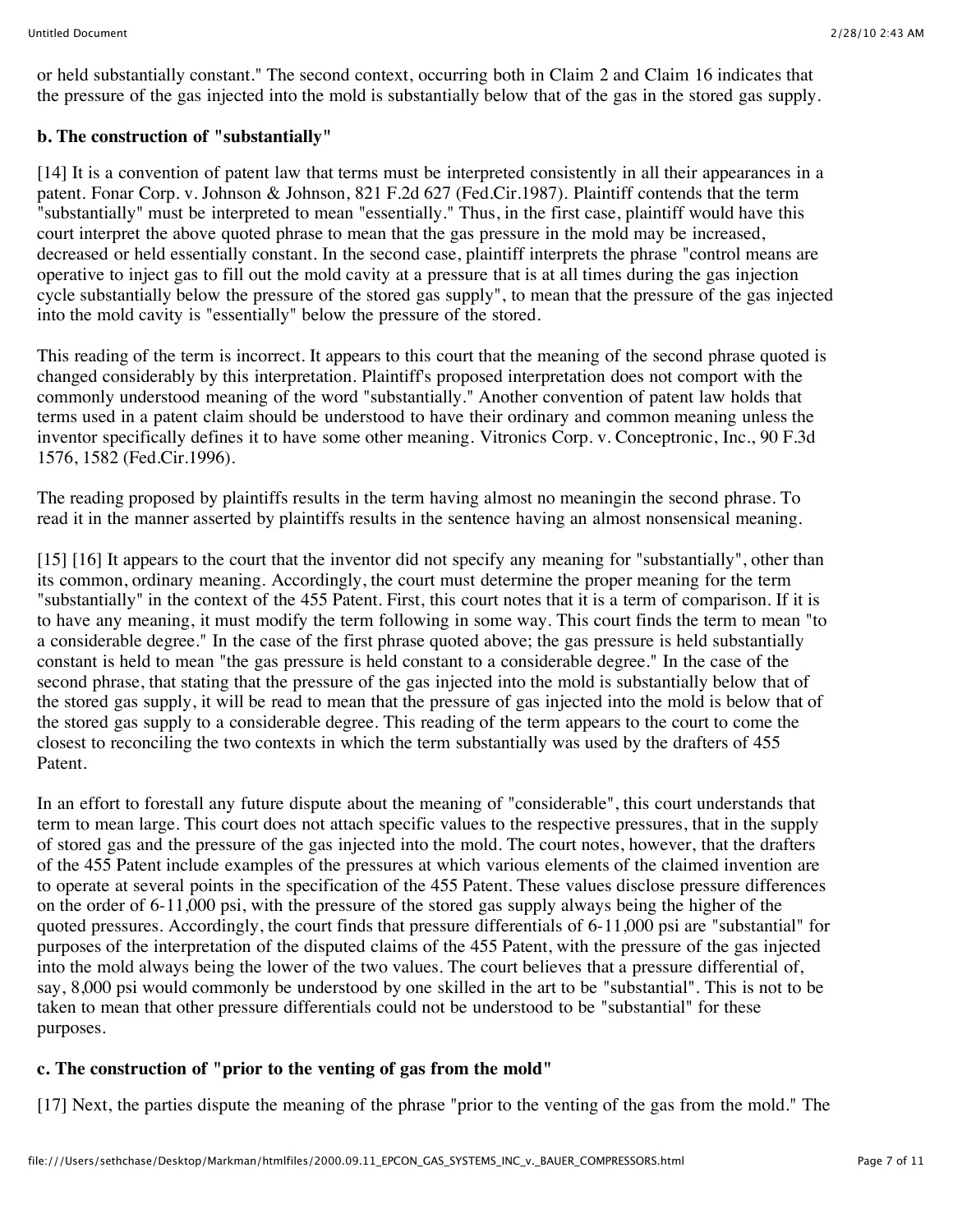court notes that the machine manufactured by defendant which gave rise to the instant suit accomplishes all pressure changes within the mold cavity, including venting gas at the end of the mold cycle, using just one valve. The machine which embodies the 455 Patent accomplishes the task of venting the gas at the end of the mold cycle by use of a dedicated valve which is separate from that used to reduce pressure within the mold during the molding cycle. Epcon and Bauer agree that venting means to exhaust the gas in the mold cavity until the pressure within the mold cavity approximately equals atmospheric pressure. At this time, the mold may be safety opened and the molded part removed.

However, Bauer argues that this requires the use of a separate valve, which is distinguished from that used to vent gas in order to reduce pressure during the molding process. Bauer points out that the two functions are obviously distinct in the claims and specification of the 455 Patent. Further, the machine embodying the 455 Patent indisputably uses different valves to accomplish these two tasks. Specifically,relief valve 157 is described as operating to reduce the pressure within the mold cavity. Specification of 455 Patent, col. 8, lines 47-49, col. 11, lines 3-4. Vent valve 134 is employed to vent gas from the mold at the end of the molding process. Id., Col. 11, lines 4-11.

Epcon argues that "venting" is used merely to denote the end of the molding process. Therefore, no specific structure should be imputed. Venting can be accomplished in any of a large number of ways. Plaintiff adds that in arguing that venting requires a separate valve 134 for that purpose, Bauer is incorrectly asserting that language from the preferred embodiment as described in the specification should be read into the claims.

The court finds that the claims and specifications of the 455 Patent clearly identify the functions of reducing pressure within the mold cavity during the molding process and the venting of gas from the mold at the end of the molding process as separate and distinct actions. Further, the specifications clearly describes separate valves to perform these respective functions. The disputed claims are silent on this issue. Therefore, the court concludes that separate valves are required by the explicit terms of the 455 Patent to perform the functions of selectively reducing the gas pressure within the mold and of venting the gas from the mold at the end of the molding process.

### **d. The construction of "control means"**

[18] Finally, the parties disagree about the meaning of "control means" as it is used in both claims. In Claim 16, the term appears in the following context:

... the apparatus includes control means which are operative to inject gas into the mold to fill out the mold cavity at a pressure that is at all times during the gas injection cycle substantially below the pressure of the stored gas supply and, which are further operative, following the initial injection of gas into the mold and prior to the venting of the gas from the mold, to selectively increase the gas pressure within the mold, decrease the gas pressure within the mold, or maintain the gas pressure within the mold at a particular value.

The control means operate, according to the terms of the 455 Patent, to perform two distinct functions: first, they operate to inject gas into the mold cavity at the outset of the molding process. As discussed above, they do this at a pressure that is "substantially" below the pressure of the stored gas supply. The control means also operate to increase the gas pressure within the mold, decrease it or hold it constant.

Epcon argues that the "control means" described in the claims of the 455 Patent are comprised solely of pressure regulators 97 and 98 and relief valve 157. Bauer, relying on the language of the specification, (column 5, lines 5-14) urges this court to adopt the broad reading of "control means" to include:

... a bulk supply system, 24, a booster system, 26, a booster drive system, 28; a high pressure storage system, 30; a pressure control system, 32; a supplemental gas storage system, 34; a pilot operated gas system, 36; an electrical control system, 38; and a gas injection conduit, 40. Apparatus components 24, 26,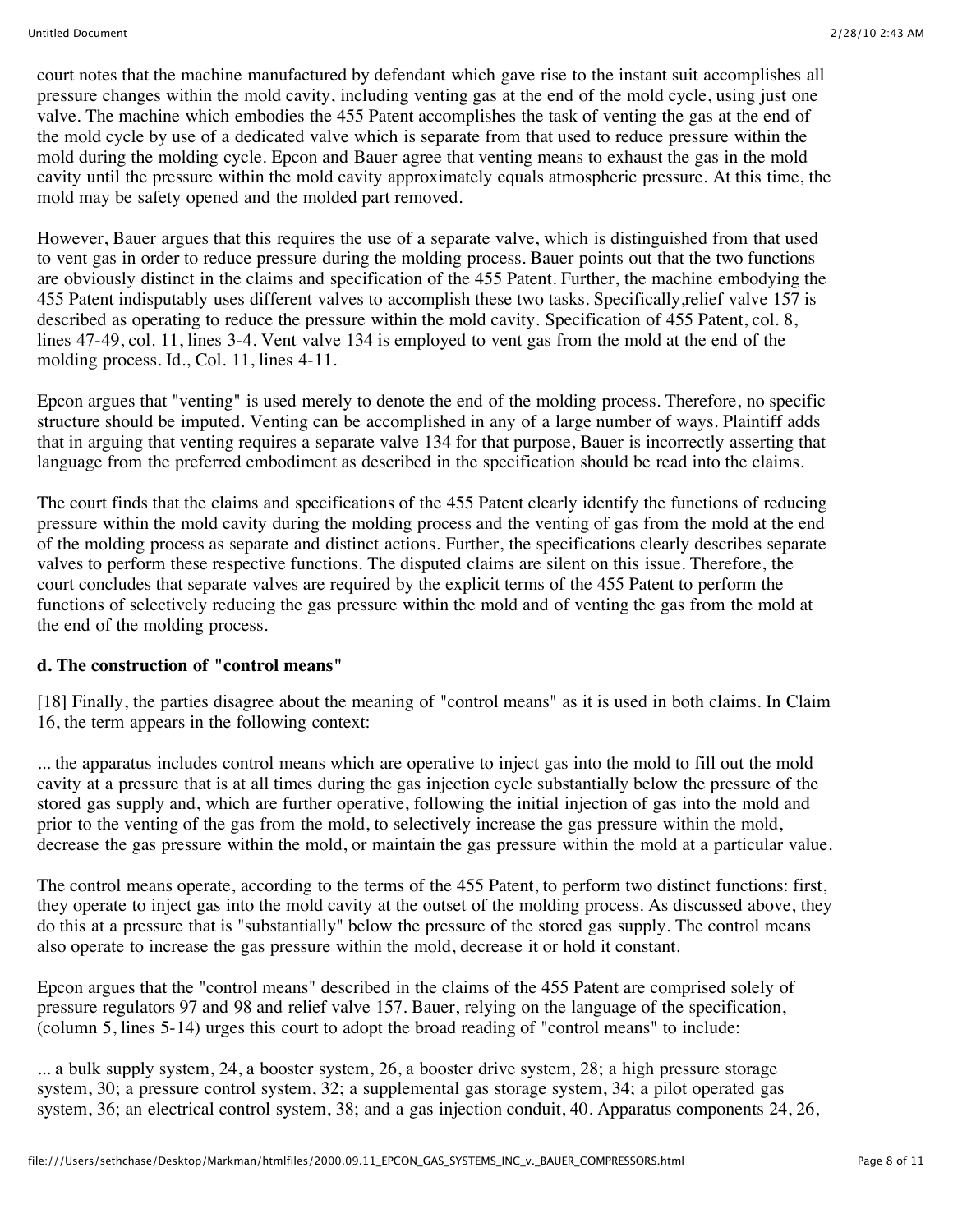28, 30, 32, 34, 36, 38 and 40 together comprise control means for selectively controlling the gas delivered to the mold with respect to pressure and time. U.S.Patent 5,118,455, col. 5, lines 5-14.

This court finds that the structure cited by Epcon is simply insufficient to perform the actions described in the challenged clause of Claim 16. The acts clearly involve injecting gas into the mold to reach a desired pressure within the mold cavity initially and as part of the pressure profiling which is the reason for the existence of the 455 Patent. This cannot be done without, at a minimum, a means for delivering gas into the mold, that is a source of pressurized gas, conduits to conduct the gas from the storage means to the mold cavity, as well as the pressure regulators and relief valves identified by Epcon. This court finds that the "control means" include those components described in column 5, lines 5-14 of the 455 Patent cited above.

### **3. The construction of Claim 2**

The disputed terms in Claim 2 have already been discussed in connection with Claim 16. By one of the conventions of patent law discussed above, they must be interpreted consistently throughout the patent. Therefore, the court rules that the disputed terms contained in Claim 2 shall be interpreted to be consistent with the definitions adopted for the same terms in the discussion of Claim 16 above.

To summarize, Claim 2 and 16 shall be interpreted as follows (interpretations supplied by the court are in bold italics):

2. A method of providing gas assistance to a resin injection molding process of the type in which hot resin is injected into a mold, gas is injected into the mold to displace a portion of the resin in the mold, the resin cools, the gas is vented and the mold is opened to remove the molded part, a supply of stored gas is provided ( *and is integral to the claimed innovation* ), the gas is injected into the mold to displace the resin in the mold at a pressure that is at all times during the gas injection cycle substantially ( *to a considerable or large degree* ) below the pressure of the stored gas supply, the improvement wherein, following the initial injection of gas into the mold, and prior to the venting of the gas from the mold ( *using a valve separate from that used to reduce pressure in the mold cavity during the molding process* ), the gas pressure within the mold is selectively increased, decreased or held substantially constant, depending upon the particular requirements of the molding process.

16. An apparatus for providing ( *an accessory to a* ) gas assistance to a resin injection molding process of the type in which hot resin is injected into a mold cavity, gas is injected into the mold to displace a portion of the resin in the mold, the resin cools, the gas is vented and the mold is opened to remove the molded part, the improvement wherein a supply of stored gas is provided ( *as an integral part of the claimed innovation* ) and the apparatus includes control means ( *including a supply of stored gas and conduits which are required to accomplish the injection of gas into the mold cavity* ) which are operative to inject gas into the mold to fill out the mold cavity at a pressure that is at all times during the gas injection cycle substantially ( *to a considerable or large degree* ) below the pressure of the stored gas supply and, which are further operative, following the initial injection of gas into the mold and prior to the venting ( *using a valve separate from that used to reduce pressure in the mold cavity during the molding process* ) of the gas from the mold, to selectively increase the gas pressure within the mold, decrease the gas pressure within the mold, or maintain the gas pressure within the mold at a particular value.

## **B. Defendant's Motions for Summary Judgment**

### **1. Motion for Summary Judgment on Grounds of Non-Infringement**

Bauer argues that this court should grant summary judgment based on non-infringement of the 455 Patent held by Plaintiff, Epcon. More specifically, defendant argues that, by its terms, the 455 Patent claims an integrated gas assisted injection molding system, that is, an injection molding machine, along with a means for providing gas assistance to the injection molding process. Bauer does not manufacture or sell such a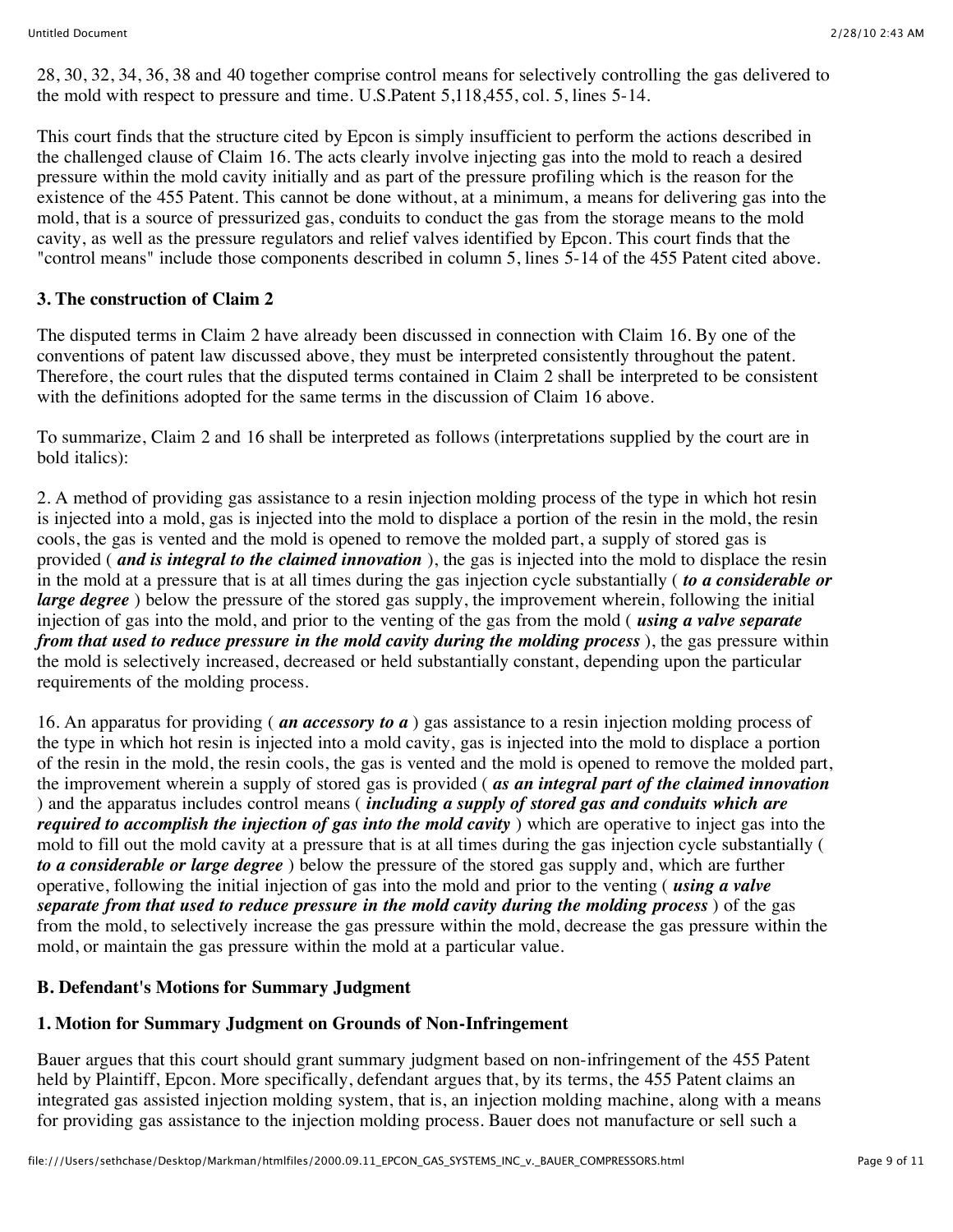system. Therefore, Bauer argues, they cannot be liable for infringement of the 455 Patent.

Alternatively, Bauer argues that, if the court should find that the 455 Patent does not require manufacture or sale of an integrated injection molding system, the patent explicitly states that it describes a means for providing gas assistance to *an injection molding process.* Bauer claims that Epcon has produced no evidence that it is actually infringing the 455 Patent because they are unable to point to any use of the device manufactured by Bauer within the United States to provide assistance to such an injection molding process.

[19] With regard to the first contention raised by defendant, that it must manufacture a full injection molding system employing gas assistance, the motion is denied. This court has already determined that the 455 Patent refers to a method for providing gas assistance to an injection molding process, and not to an integrated injection molding system. The mere fact that defendant does not manufacture or sell injection molding equipment does not lead automatically to a finding that it is not infringing Epcon's rights under the 455 Patent.

As for the second branch of defendant's motion for summary judgment on grounds of non-infringement, the argument that plaintiff has no evidence that Bauer or any of its customers is using the Nitrogen Control Unit manufactured by Bauer in a manner that infringes the 455 Patent, that motion, is granted.

In ruling on a Motion for Summary Judgment, this court is required to consider the evidence in the light most favorable to the non-moving party. Anderson v. Liberty Lobby, Inc., 477 U.S. 242, 106 S.Ct. 2505, 91 L.Ed.2d 202 (1986). The question is whether there is sufficient evidence that a reasonable fact-finder could return a verdict for the non-moving party. *Id.* If not, the moving party is entitled to judgment as a matter of law.

This court determines that plaintiff has not produced evidence that the Bauer Nitrogen Control Unit has actually been used by any of Bauer's customers within the United States to provide gas assistance to an injection molding process. Epcon has taken the deposition of Michael Lynch, an employee of Bauer. Mr. Lynch, apparently, can testify to the fact that Bauer has sold approximately 100 of its Nitrogen Control Units to firms engaged in the business of resin injection molding. However, Epcon has not identified any specific firm employing a Bauer Nitrogen Control Unit within the United States in a manner that would infringe Epcon's rights under the 455 Patent. Accordingly, this court grants defendant's motion for summary judgment on the ground that plaintiff has failed to produce sufficient evidence to enable a reasonable factfinder to find that Bauer's Nitrogen Control Unit has been used in a manner that would infringe Epcon's rights under the 455 Patent within the United States.

## **2. Motion for Summary Judgment on Ground of Invalidity**

This court has **GRANTED** Bauer's motion for summary judgment on grounds of non-infringement. Therefore, it is unnecessary to decide defendant's motion for summary judgment on grounds of invalidity.

# **C. Motion to Have Case Declared Exceptional**

[20] While this court has granted defendant's motion for summary judgment on grounds of noninfringement, this court declines to find the case exceptional. The court cannot conclude by clear and convincing evidence that plaintiff's complaint is not based on bad faith, or inequitable or unfair conduct. Smith v. ACME General Corporation, 614 F.2d 1086 (6th Cir.1980). Defendant's motion is therefore **DENIED.**

E.D.Mich.,2000. Epcon Gas Systems, Inc. v. Bauer Compressors, Inc.